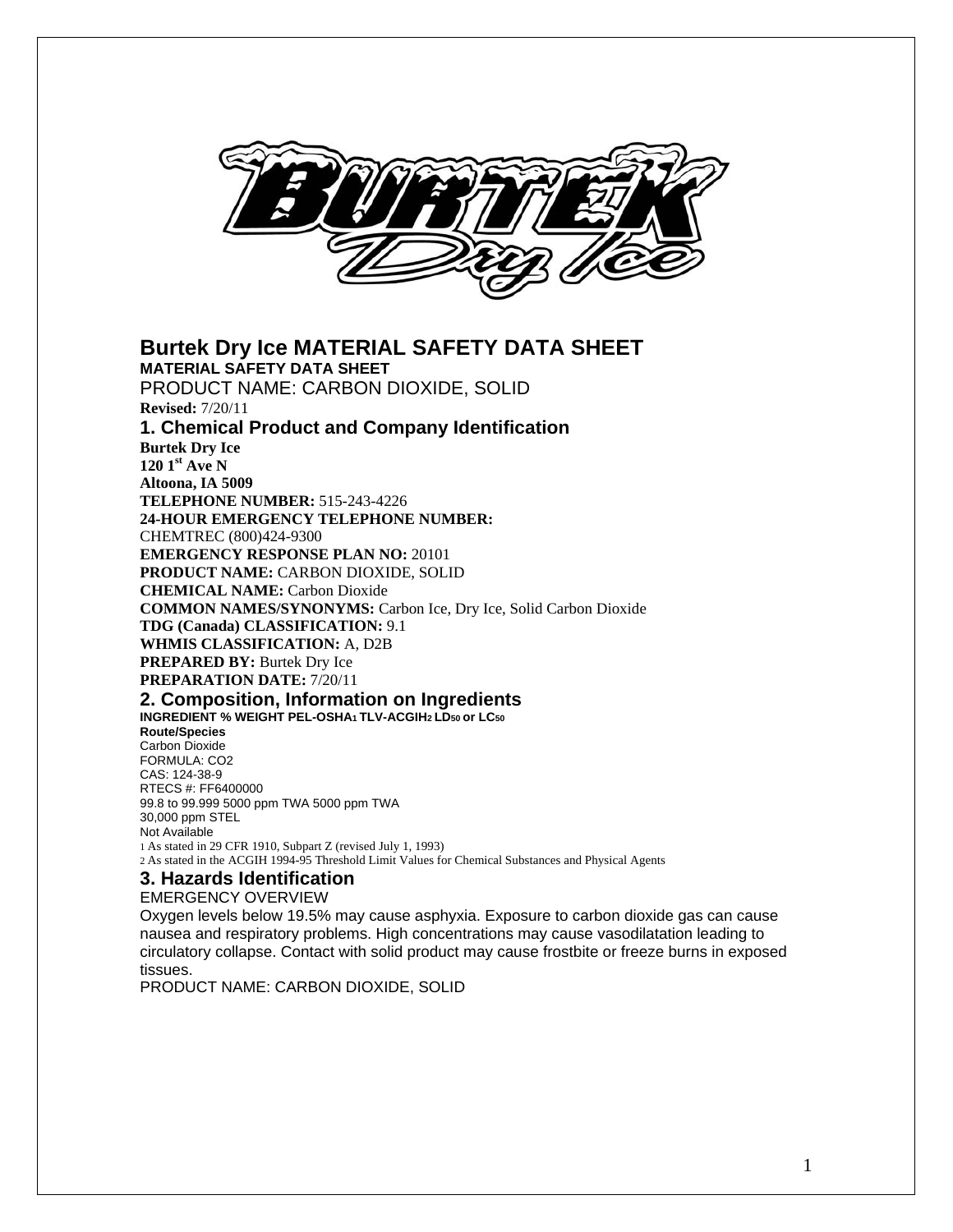**ROUTE OF ENTRY:**  Skin Contact Yes Skin Absorption No Eye Contact Yes Inhalation Yes Ingestion Yes **HEALTH EFFECTS:**  Exposure Limits Yes Irritant No Sensitization No Teratogen No Reproductive Hazard No Mutagen No Synergistic Effects None reported Carcinogenicity: -- NTP: No IARC: No OSHA: No **EYE EFFECTS:**  Contact with product may cause frostbite or cryogenic "burns. **SKIN EFFECTS:**  Contact with product may cause frostbite. Frostbite effects are a change in color of the skin to gray or white, possibly followed by blistering. Skin may become inflamed and painful. **INGESTION EFFECTS:**  Contact with product may cause frostbite.

#### **INHALATION EFFECTS:**

Carbon dioxide is the most powerful cerebral vasodilator known. Inhaling large concentrations causes rapid circulatory insufficiency leading to coma and death. Asphyxiation is likely to occur before the effects of carbon dioxide overexposure. Chronic, harmful effects are not known from repeated inhalation of low concentrations. Low concentrations of carbon dioxide cause increased respiration and headache. Effects of oxygen deficiency may include: rapid breathing, diminished mental alertness, impaired muscular coordination, faulty judgment, depression of all sensations, emotional instability, and fatigue. As asphyxiation progresses, nausea, vomiting, prostration, and loss of consciousness may result, eventually leading to convulsions, coma, and death. Oxygen deficiency during pregnancy has produced developmental abnormalities in humans and experimental animals.

2

## **NFPA HAZARD CODES HMIS HAZARD CODES RATINGS SYSTEM**

Health: 1 Health:  $10 = No$  Hazard Flammability:  $0$  Flammability:  $0$   $1 =$  Slight Hazard Reactivity: 0 Reactivity:  $0 \ 2 =$  Moderate Hazard 3 = Serious Hazard

 $4 =$  Severe Hazard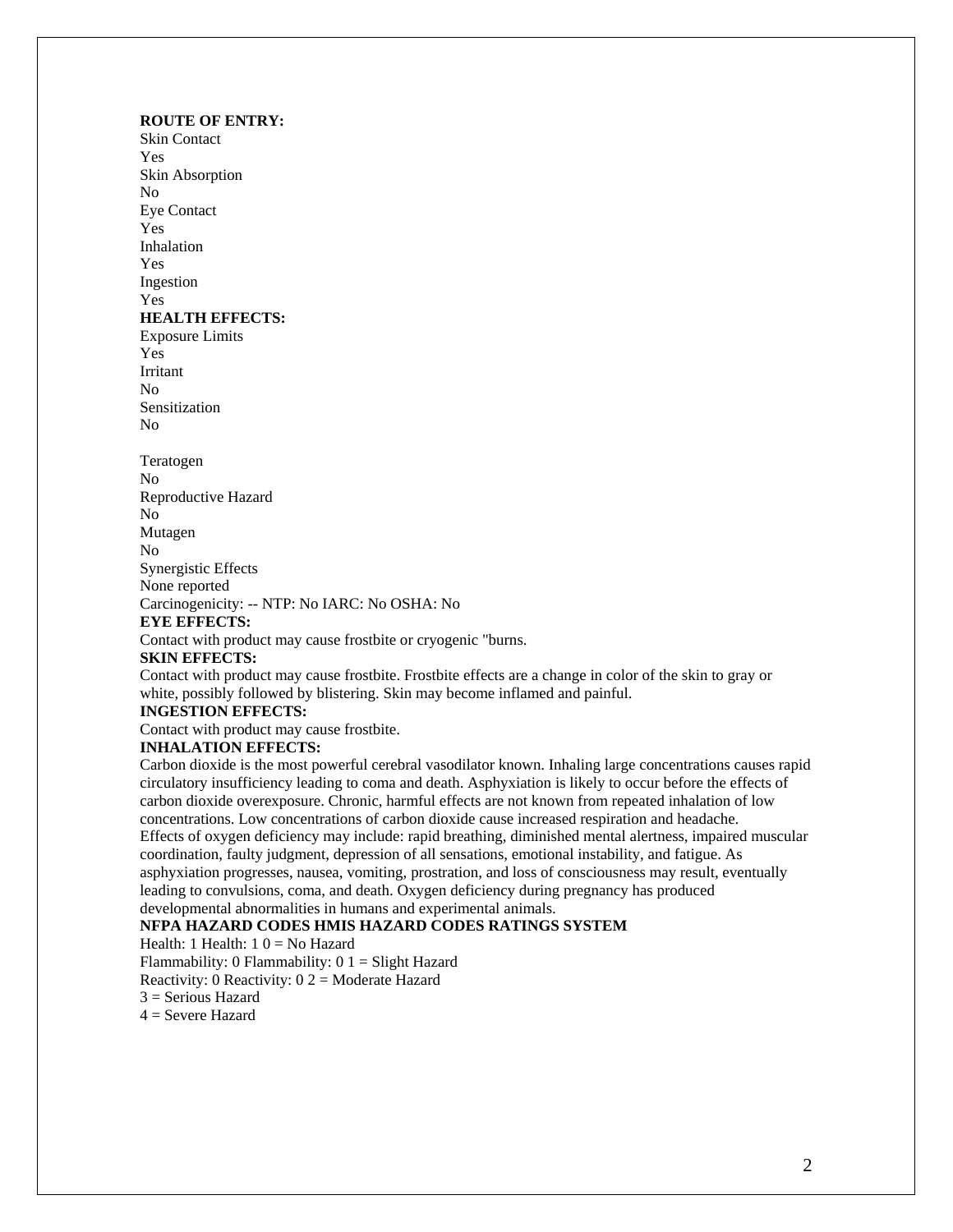# **4. First Aid Measures**

### **EYES:**

Never introduce oil or ointment into the eyes without medical advice! In case of freezing or cryogenic "burns" by rapidly evaporating liquid. DO NOT WASH THE EYES WITH HOT OR EVEN TEPID WATER! Remove victim from the source of contamination. Open eyelids wide to allow liquid/solid to

evaporate/sublime. If pain

## PRODUCT NAME: CARBON DIOXIDE, SOLID

is present, refer the victim to an ophthalmologist for further treatment and follow up. If the victim cannot tolerate light; protect eyes with a light bandage or handkerchief. **SKIN:** 

Remove contaminated clothing and flush affected area with cold water and soap. DO NOT USE HOT WATER. A physician should see the patient promptly if frostbite has occurred.

### **INGESTION:**

A physician should see the patient promptly if frostbite has occurred. **INHALATION:** 

PROMPT MEDICAL ATTENTION IS MANDATORY IN ALL CASES OF OVEREXPOSURE TO CARBON DIOXIDE. RESCUE PERSONNEL SHOULD BE EQUIPPED WITH SELF-CONTAINED BREATHING APPARATUS. Conscious persons should be assisted to an uncontaminated area and inhale fresh air. Quick removal from the contaminated area is most important. Unconscious persons should be moved to an uncontaminated area, given mouth-to-mouth resuscitation and supplemental oxygen. Further treatment should be symptomatic and supportive.

## **5. Fire Fighting Measures**

Conditions of Flammability: Nonflammable Flash point: None Method: Not Applicable Auto ignition Temperature: None LEL (%): None UEL (%): None Hazardous combustion products: None Sensitivity to mechanical shock: None Sensitivity to static discharge: None **FIRE AND EXPLOSION HAZARDS:** 

None. Non-flammable.

## **6. Accidental Release Measures**

Avoid contact with spilled product. Personnel in area should use insulated gloves and other protective clothing to prevent contact. If spilled in confined area, provide ventilation to prevent buildup of carbon dioxide gas.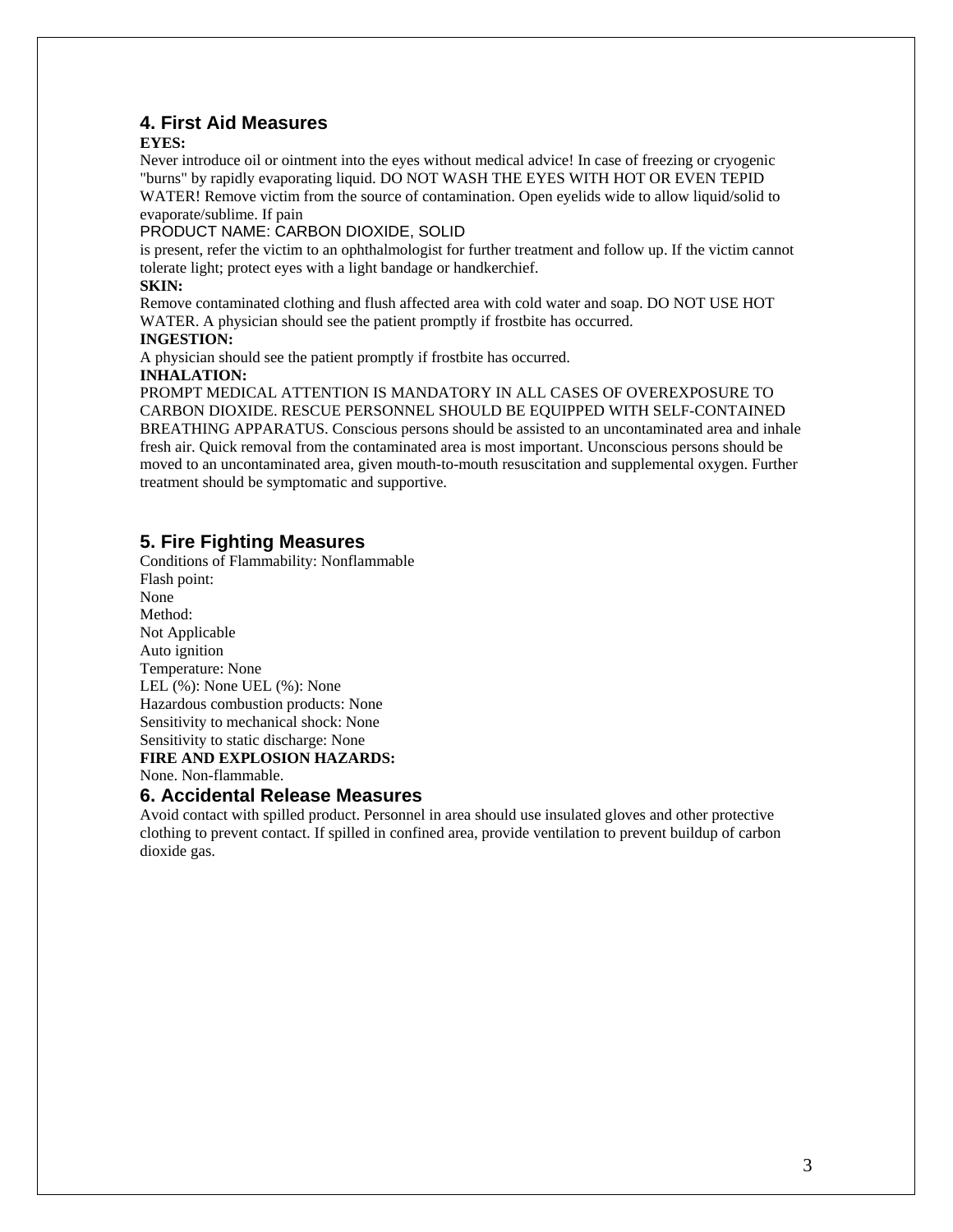# **7. Handling and Storage**

### **Electrical Classification:**

Non-Hazardous.

Dry carbon dioxide can be handled in most common structural materials. Moist carbon dioxide is generally corrosive by its formation of carbonic acid. For applications with moist Carbon Dioxide, 316, 309 and 310 stainless steels may be used as well as Hastelloy ®, A, B, & C, and Monel ®. Ferrous Nickel alloys are slightly susceptible to corrosion. At normal temperatures carbon dioxide is compatible with most plastics and elastomers. Use only in well-ventilated areas. Carbon dioxide vapor is heavier than air and will accumulate in low areas.

## PRODUCT NAME: CARBON DIOXIDE, SOLID

Carbon dioxide solid should be stored in insulated containers equipped with loose fitting lids which will allow escape of vapor caused by sublimation. Do not store in subsurface or enclosed areas. Locate the insulated storage container in an area where there is adequate ventilation so as to prevent the accumulation of carbon dioxide vapors/gas above exposure limits. DO NOT PUT DRY ICE IN A CLOSED CONTAINER WHERE EVOLVED GAS CANNOT ESCAPE! Remove scrap solid (snow or dry ice) to a hood with forced ventilation or take to a remote outside location and allow to sublime. Protect containers from physical damage. Store in cool, dry, well-ventilated area away from heavily trafficked areas and emergency exits.

# **8. Exposure Controls, Personal Protection**

**1EXPOSURE LIMITS: INGREDIENT % VOLUME PEL-OSHA2 TLV-ACGIH3 LD50 or OC50 Route/Species**  Carbon Dioxide FORMULA: CO2 CAS: 124-38-9 RTECS #: FF6400000 99.8 TO 99.999 5000 ppm TWA 5000 ppm TWA 30,000 ppm STEL Not Available 1 Refer to individual state of provincial regulations, as applicable, for limits which may be more stringent than

those listed here. 2 As stated in 29 CFR 1910, Subpart Z (revised July 1, 1993)

3 As stated in the ACGIH 1994-1995 Threshold Limit Values for Chemical Substances and Physical Agents.

IDLH (Carbon Dioxide): 50,000 ppm

### **ENGINEERING CONTROLS:**

Use local exhaust to prevent accumulation of high concentrations so as to reduce the oxygen level in the air to less than 19.5% and the carbon dioxide concentration below the exposure limit.

### **EYE/FACE PROTECTION:**

Safety goggles or glasses as appropriate for the job. A face shield is recommended for handling cryogenic material.

### **SKIN PROTECTION:**

Protective gloves of any material appropriate for the job. Insulated gloves are recommended for cryogenic materials.

### **RESPIRATORY PROTECTION:**

Positive pressure air line with full-face mask and escape bottle or self-contained breathing apparatus should be available for emergency use.

### **OTHER/GENERAL PROTECTION:**

Safety shoes.

PRODUCT NAME: CARBON DIOXIDE, SOLID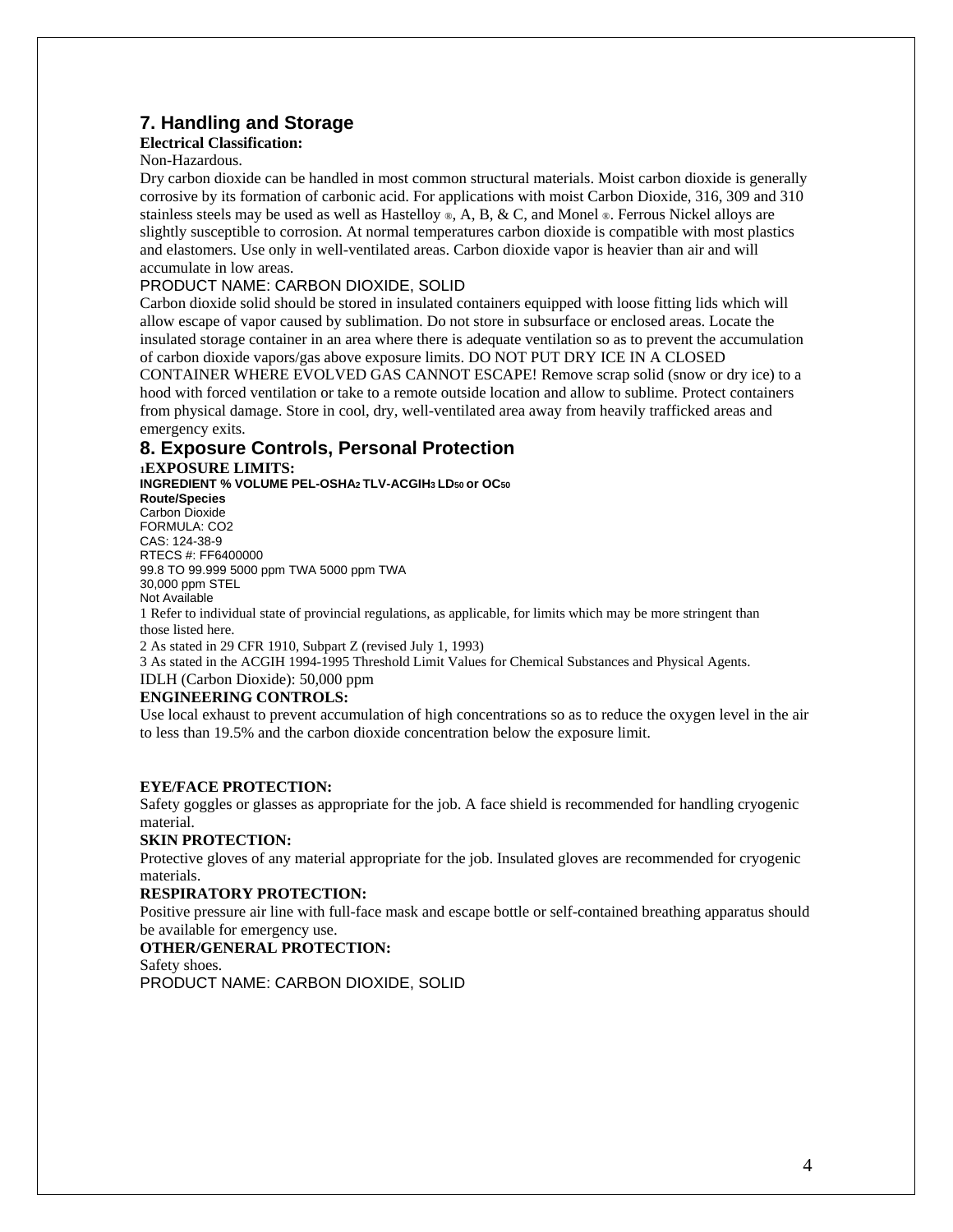# **9. Physical and Chemical Properties**

### **PARAMETER VALUE UNITS**

Physical state (gas, liquid, solid): solid Vapor pressure at 70oF: 856 psi Vapor density at 70oF, 1 atm (Air=1): 1.53 Evaporation point: Not Available Boiling point (CO2 Sublimes): -109.3 : -78.5oFoC Freezing point: -69.8: -56.6oFoC pH: Not Available Specific gravity: Not Available Oil/water partition coefficient: Not Available Solubility (H20): Very soluble Odor threshold: Not Applicable Odor and appearance: A white solid liberating a colorless, odorless gas.

## **10. Stability and Reactivity**

**STABILITY:** 

### Stable

### **INCOMPATIBLE MATERIALS:**

Certain reactive metals, hydrides, moist cesium monoxide, or lithium acetylene carbide diammino may ignite. Passing carbon dioxide over a mixture of sodium peroxide and aluminum or magnesium may explode.

## **HAZARDOUS DECOMPOSITION PRODUCTS:**

Carbon monoxide and oxygen when heated above  $3092\text{eF}$  (1700 $\text{eC}$ ). Carbonic acid is formed in the presence of moisture.

## **HAZARDOUS POLYMERIZATION:**

Will not occur.

### **11. Toxicological Information REPRODUCTIVE:**

Oxygen deficiency during pregnancy has produced developmental abnormalities in humans and experimental animals. Exposure of female rats to 60,000 ppm carbon dioxide for 24 hours has produced toxic effects to the embryo and fetus in pregnant rats. Toxic effects to the reproductive system have been observed in other mammalian species at similar concentrations.

### **OTHER:**

Carbon dioxide is the most powerful cerebral vasodilator known. Inhaling large concentrations causes rapid circulatory insufficiency leading to coma and death. Chronic, harmful effects are not known from repeated inhalation of low (3 to 5 molar %) concentrations.

### PRODUCT NAME: CARBON DIOXIDE, SOLID

## **12. Ecological Information**

No data given.

## **13. Disposal Considerations**

Allow to sublime (evaporate) in a well ventilated area.